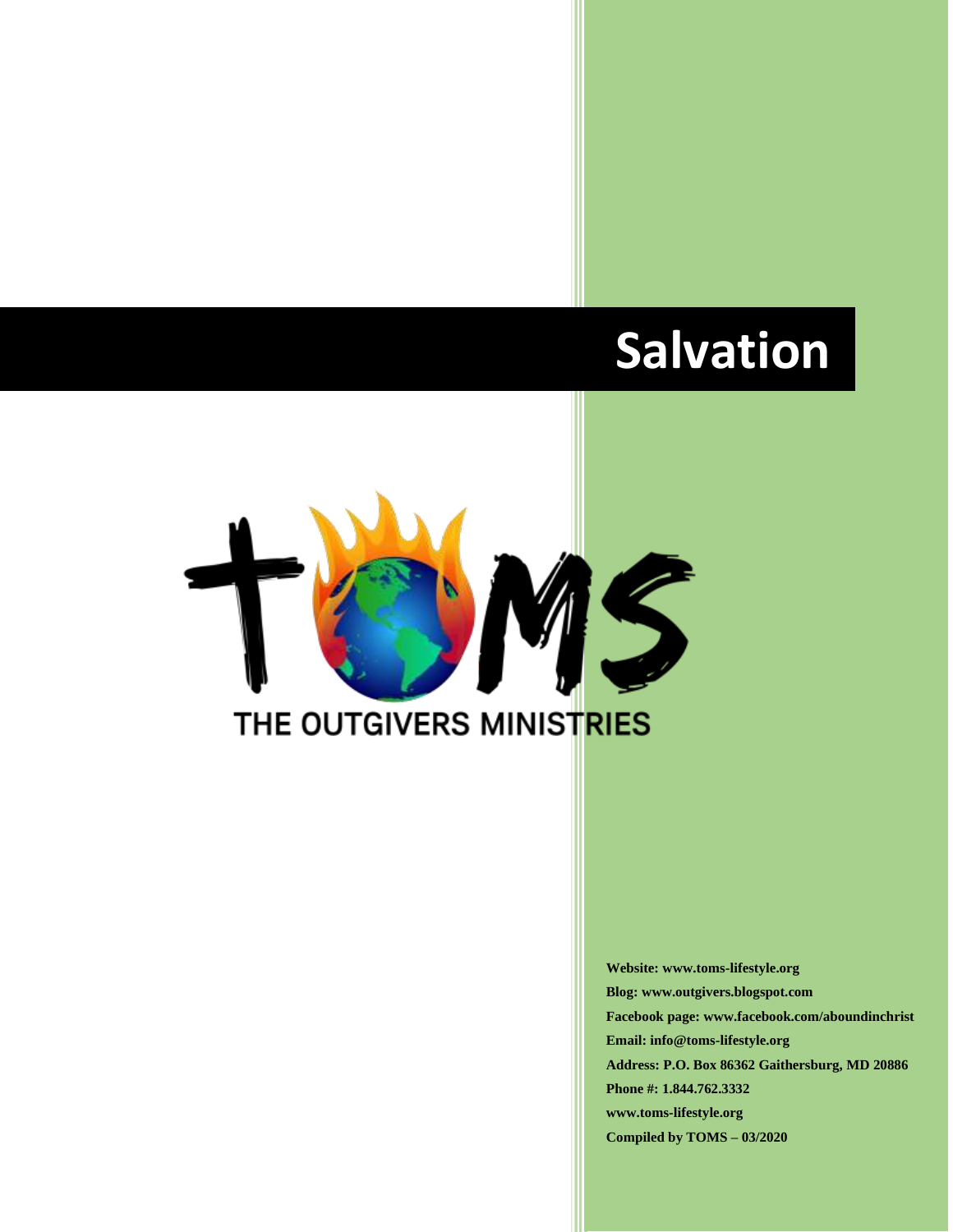## **Salvation**

#### ✓ **Greek word –** sótéria **– Deliverance**

Delivered from a sinful nature into new creation.

Salvation is not limited to a one-time act of the past or even a future hope. God's salvation is an ongoing, eternal state that His children enjoy in the present. It is daily protection and deliverance from our sin nature and Satan's schemes.

## ✓ **Pathway of salvation**

- **Acts 4:12 (NIV)**

**<sup>12</sup> Salvation** is found in no one else, for there is no other name under heaven given to mankind by which we must be **saved**."

#### - **John 14:6 (NIV)**

**<sup>6</sup>** Jesus answered, "**I am the way** and the truth and the life. No one comes to the Father except through me.

#### - **John 10:9 (NIV)**

**<sup>9</sup> I am the gate;** whoever enters through me will be **saved**. They will come in and go out, and find pasture.

## ✓ **Salvation is a gift freely given to us because of love**

## - **John 3:16-18 (NIV)**

**<sup>16</sup>** For God **so loved** the world that he **gave** his one and only Son, that whoever believes in him shall not perish but have eternal life.

**<sup>17</sup>** For God did not send his Son into the world to condemn the world, but **to save** the world through him.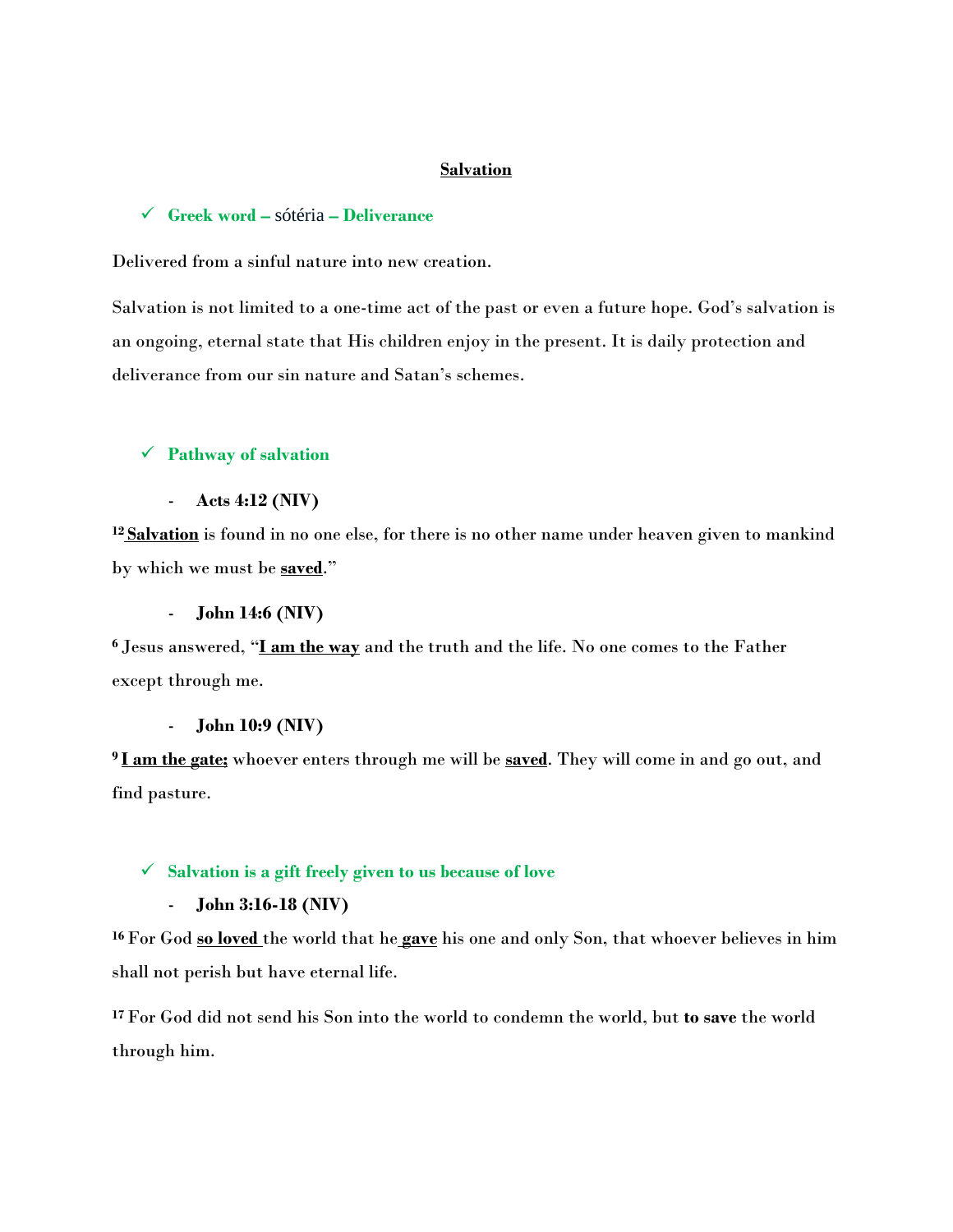**<sup>18</sup>** Whoever believes in him is not condemned, but whoever does not believe stands condemned already because they have not believed in the name of God's one and only Son.

## ✓ **What to do to be saved – believe**

## - **John 3:16-18 (NIV)**

**<sup>16</sup>** For God so loved the world that he gave his one and only Son, that whoever **believes** in him shall not perish but have eternal life.

**<sup>17</sup>** For God did not send his Son into the world to condemn the world, but to save the world through him.

**<sup>18</sup>** Whoever **believes** in him is not condemned, but whoever does **not believe** stands condemned already because they have **not believed** in the name of God's one and only Son.

## - **Romans 10:9-13 (NIV)**

**<sup>9</sup>** If you declare with your mouth, "Jesus is Lord," and believe in your heart that God raised him from the dead, you will be saved.

**<sup>10</sup>** For it is with your heart that you believe and are justified, and it is with your mouth that you profess your faith and are saved.

**<sup>11</sup>** As Scripture says, "Anyone who believes in him will never be put to shame."

**<sup>12</sup>** For there is no difference between Jew and Gentile—the same Lord is Lord of all and richly blesses all who call on him,

**13** for, "Everyone who calls on the name of the Lord will be saved."

### ✓ **What makes salvation strong**

- **Psalm 18:1-2 (NIV)**

**<sup>1</sup>** I love you, LORD, my strength.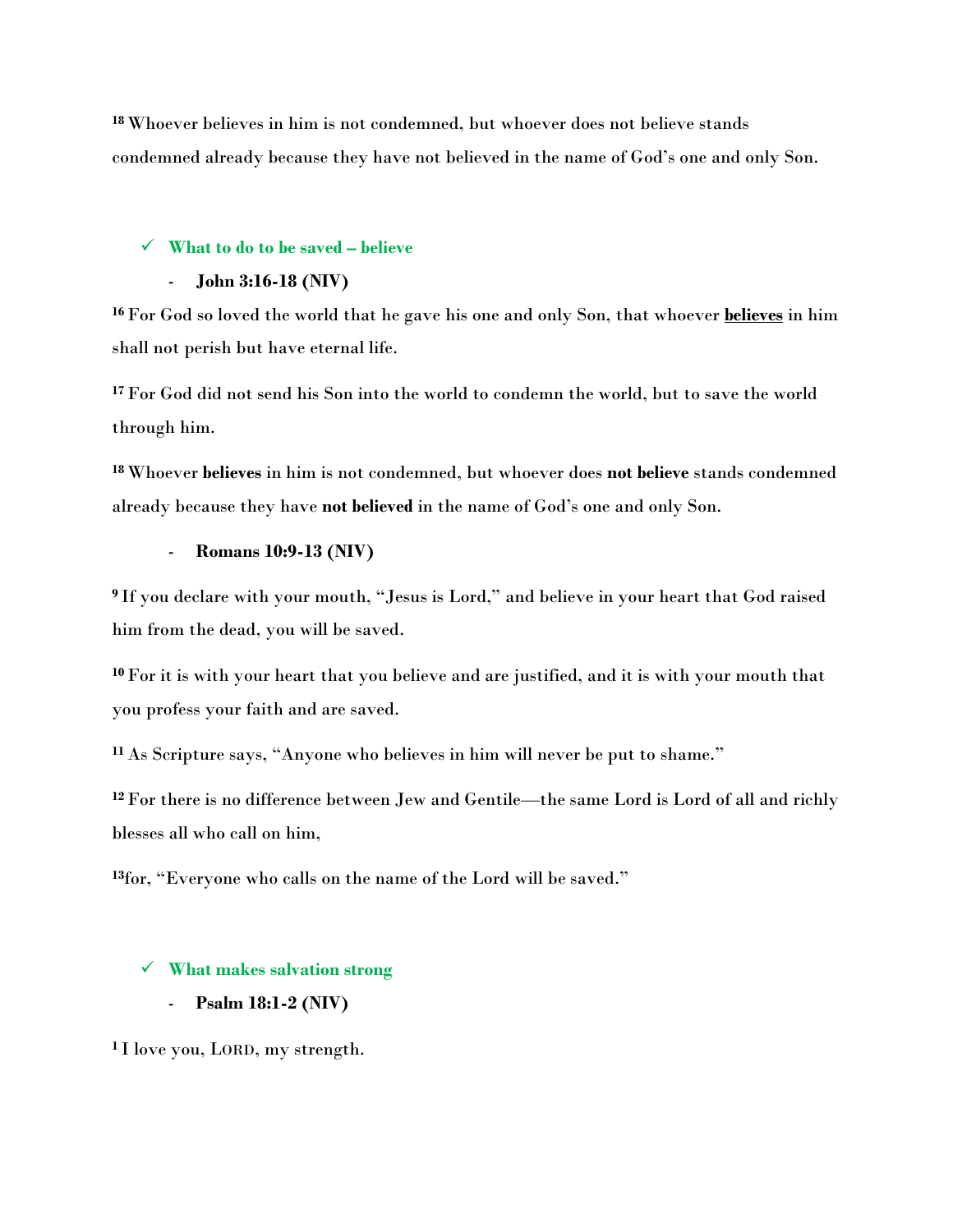**<sup>2</sup>** The LORD is my rock, my fortress and my deliverer; my God is my rock, in whom I take refuge, my shield and **the horn of my salvation**, my stronghold.

# ✓ **Purpose of Jesus' coming**

- **John 3:17 (NIV)**

**<sup>17</sup>** For God did not send his Son into the world to condemn the world, but **to save** the world through him.

# ✓ **How salvation is made available**

- **Titus 2:11-12 (NIV)**

**<sup>11</sup>** For the **grace** of God has appeared that offers salvation to all people.

**<sup>12</sup>** It teaches us to say "No" to ungodliness and worldly passions, and to live selfcontrolled, upright and godly lives in this present age,

## - **Ephesians 2:8-9 (NIV)**

**<sup>8</sup>** For it is by **grace** you have been **saved,** through **faith**—and this is not from yourselves, it is the gift of God

**<sup>9</sup>** not by works, so that no one can boast.

# ✓ **What salvation teaches us**

## - **Titus 2:11-12 (NIV)**

**<sup>11</sup>** For the grace of God has appeared that offers salvation to all people.

**<sup>12</sup>** It **teaches us to say "No"** to ungodliness and worldly passions, and to live selfcontrolled, upright and godly lives in this present age,

As a result, our lives are read like a book.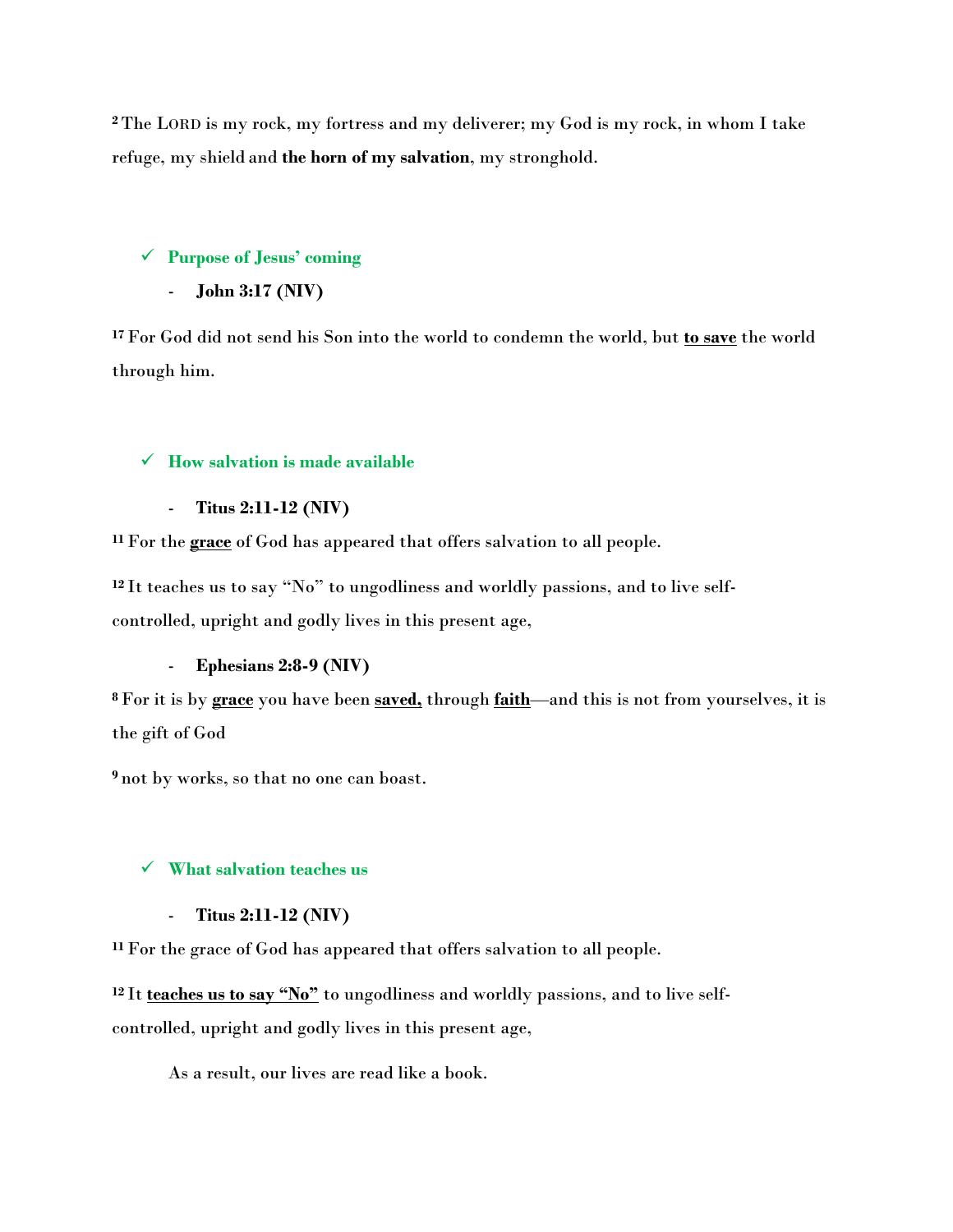## - **2 Corinthians 3:2-3 (NIV)**

**<sup>2</sup>** You yourselves are our letter, written on our hearts, known and read by everyone. **<sup>3</sup>** You show that you are a letter from Christ, the result of our ministry, written not with ink but with the Spirit of the living God, not on tablets of stone but on tablets of human hearts.

# ✓ **Our works do not qualify us for salvation**

- **Titus 3:5-8 (NIV)**

**<sup>5</sup>** he saved us, not because of righteous things **we had done**, but because of his mercy. He saved us through the washing of rebirth and renewal by the Holy Spirit,

**<sup>6</sup>** whom he poured out on us generously through Jesus Christ our Savior,

**<sup>7</sup>** so that, having been justified by his grace, we might become heirs having the hope of eternal life.

**<sup>8</sup>** This is a trustworthy saying. And I want you to stress these things, so that those who have trusted in God may be careful to devote themselves to doing what is good. These things are excellent and profitable for everyone.

## - **Ephesians 2:8-9 (NIV)**

**<sup>8</sup>** For it is by **grace** you have been saved, through faith—and this is not from yourselves, it is the gift of God—

**<sup>9</sup> not by works,** so that no one can boast.

# ✓ **What to do to be saved**

## - **Acts 16:30-31 (NIV)**

**<sup>30</sup>** He then brought them out and asked, "Sirs, what must I do to be saved?"

**<sup>31</sup>** They replied, "Believe in the Lord Jesus, and you will be saved—you and your household."

# $\checkmark$  My approach towards the gospel

- **Romans 1:16 (NIV)**